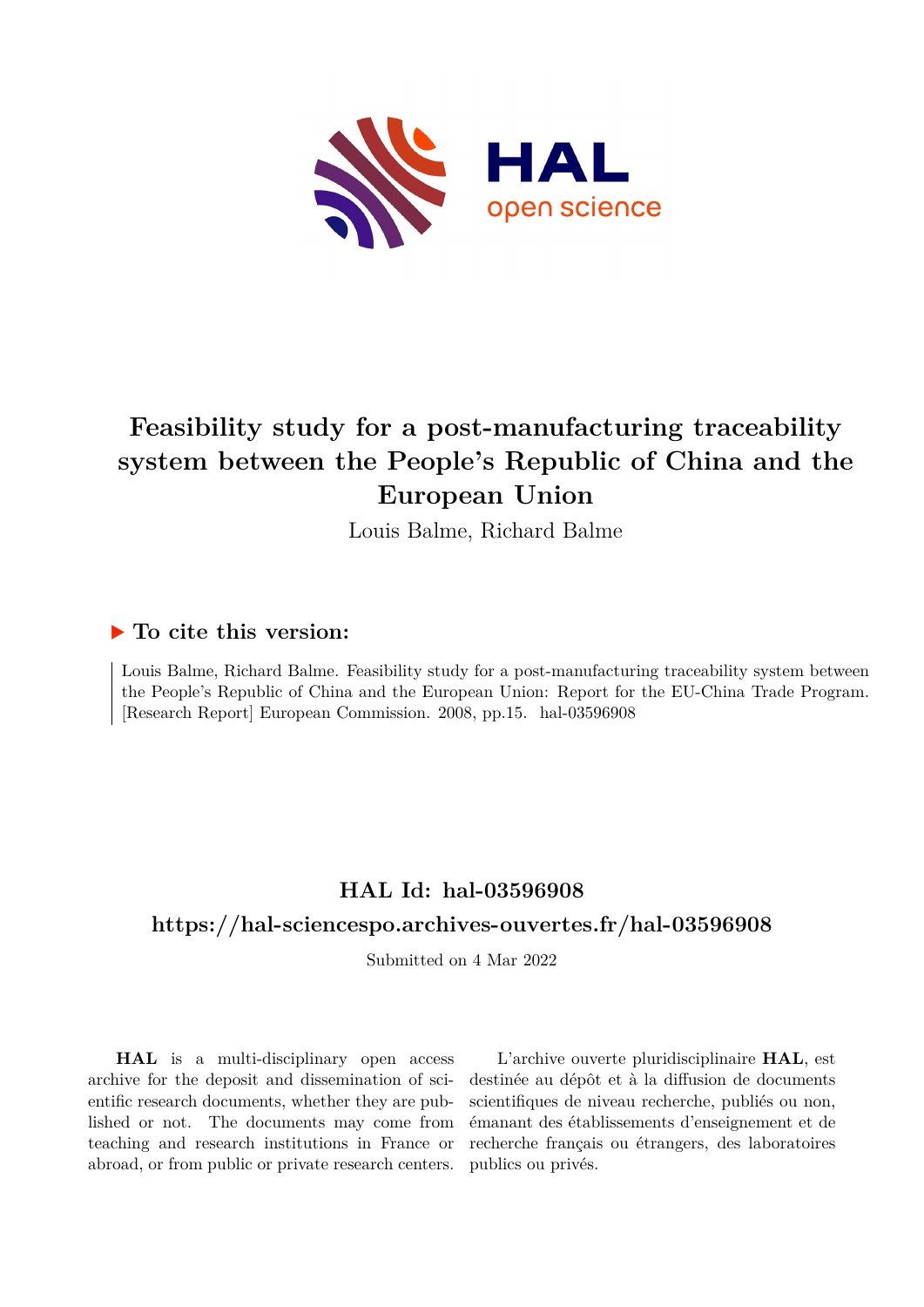

# **FEASIBILITY STUDY FOR A POST-MANUFACTURING TRACEABILITY SYSTEM BETWEEN THE PEOPLE'S REPUBLIC OF CHINA AND THE EUROPEAN UNION**

**Executive Summary**

**November 2008**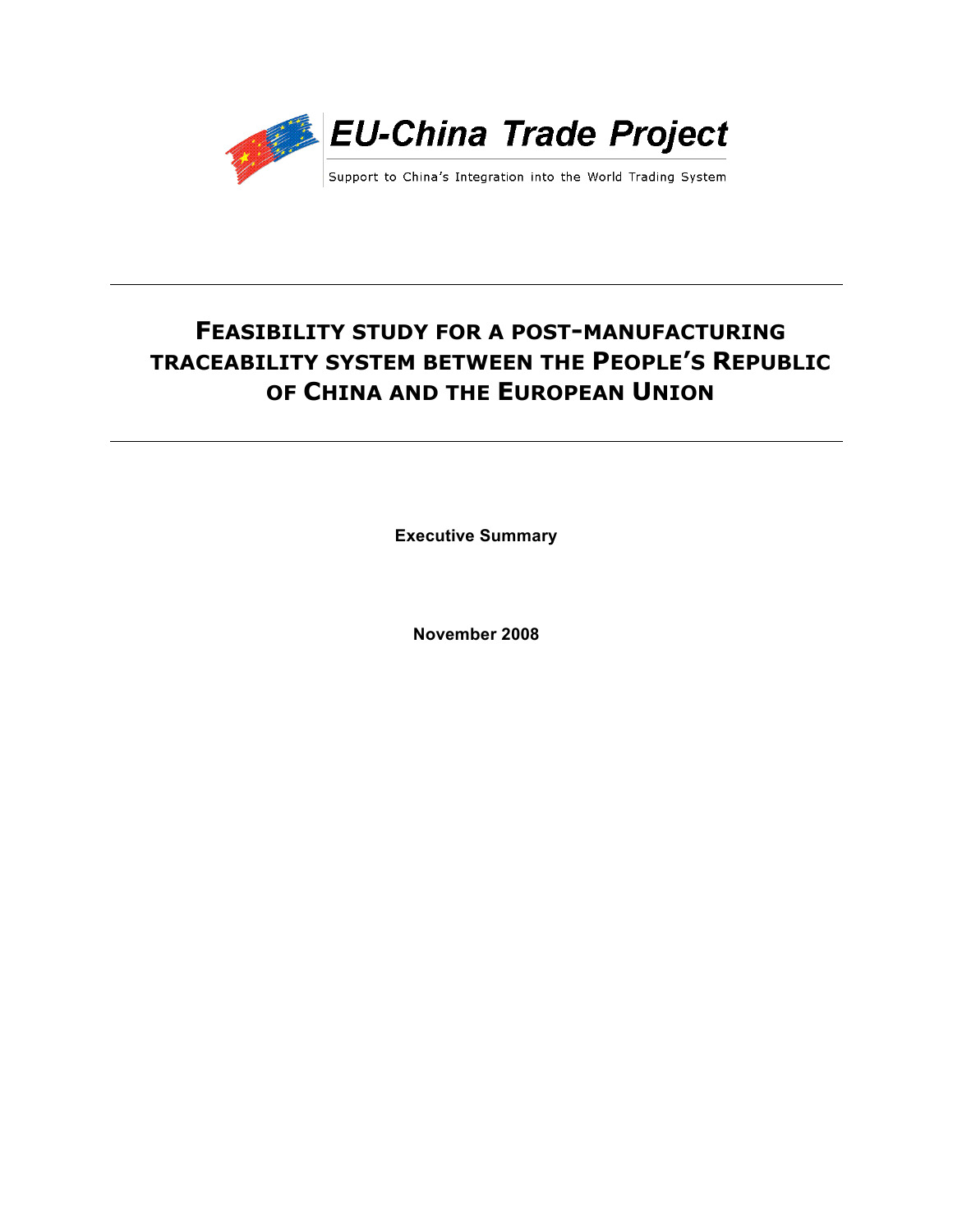FEASIBILITY STUDY FOR A POST-MANUFACTURING TRACEABILITY SYSTEM BETWEEN THE PEOPLE'S REPUBLIC OF CHINA AND THE EUROPEAN UNION

Prof. Dr Louis J. BALME *Professor of Electrical Engineering, Grenoble Institute of Technology Chairman of the Board, Challenge Optimum S.A., Geneva Vice President ISAS, New York Louis.Balme@optimum.ch*

Supported by: B. Sc. Mayson LEE, *Vice Section Chief, CIQ, Dongguan, Guandong*

*Note : this document is the first part of a package of 3 documents :*

- *the executive summary*
- *the detailed report*
- *the appendices*

*Those documents may be available on request to :*

- Mrs Philippa Kelly, EU China Trade Project,
- +86 10 8441 7096 ext. 22, philippakelly@euchinawto.org
- Mr David Balme, Challenge Optimum SA,
- +41 22 738 13 11, david.balme@optimum.ch

#### DISCLAIMER:

Whilst every effort has been made to ensure that the information contained in this document is correct, we hereby state that this feasibility study is provided without warranty, either expressed or implied, of accuracy or fitness for purpose, and hereby disclaim any liability, direct or indirect, for damages or loss relating to the use of the document.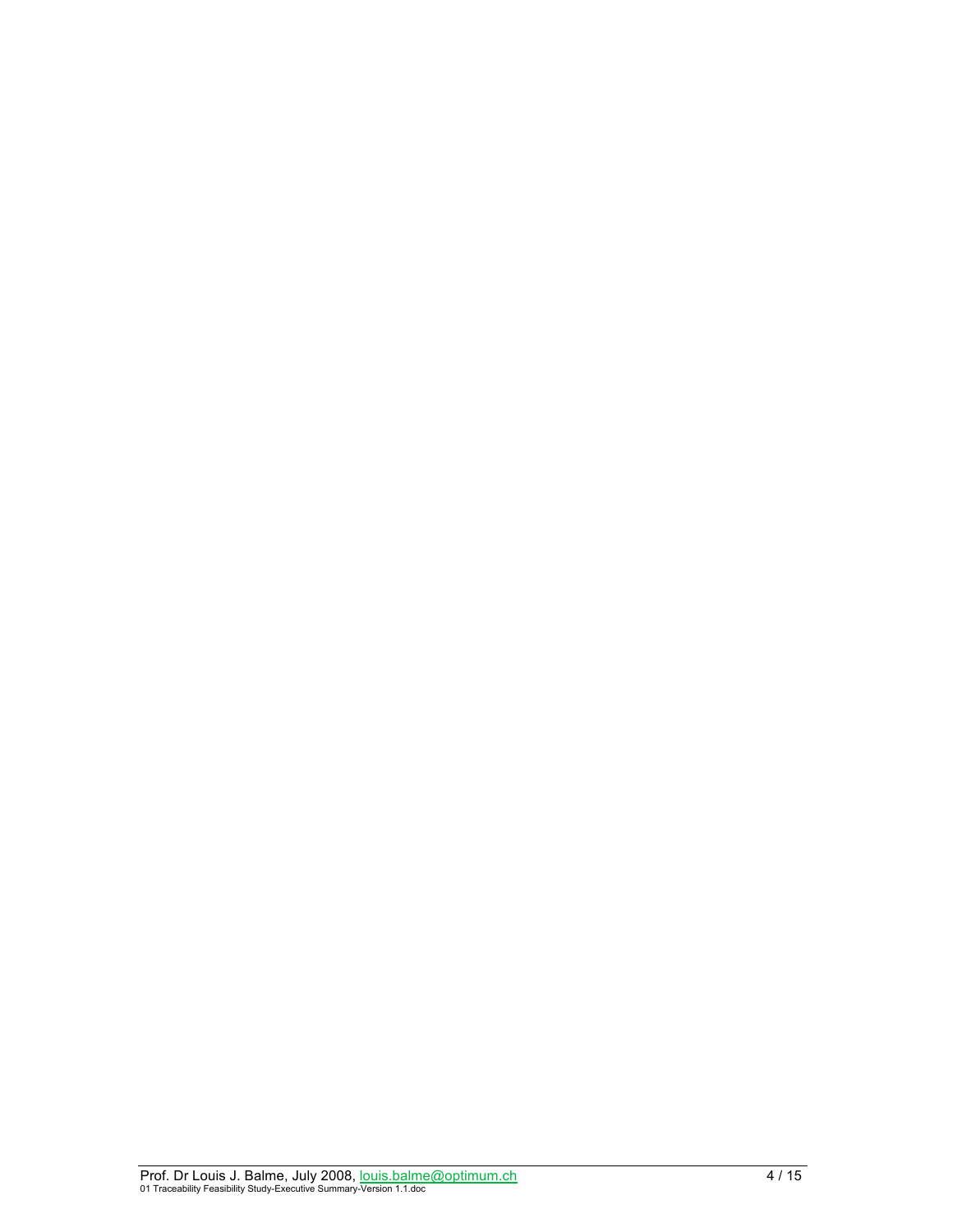# **Summary**

| <b>Executive summary synthesis</b>                                | p.4  |
|-------------------------------------------------------------------|------|
| I- Key motivations for a global traceability system               | p.5  |
| II - What a traceability system should be                         | p.6  |
| III - What a traceability system must NOT be                      | p.7  |
| IV- Needs and expectations of the actors of the supply chain      | p.8  |
| V- Technical solution for an effective global traceability system | p.10 |
| <b>VI- Conclusion</b>                                             | p.12 |
| <b>VII- Next steps</b>                                            | p.13 |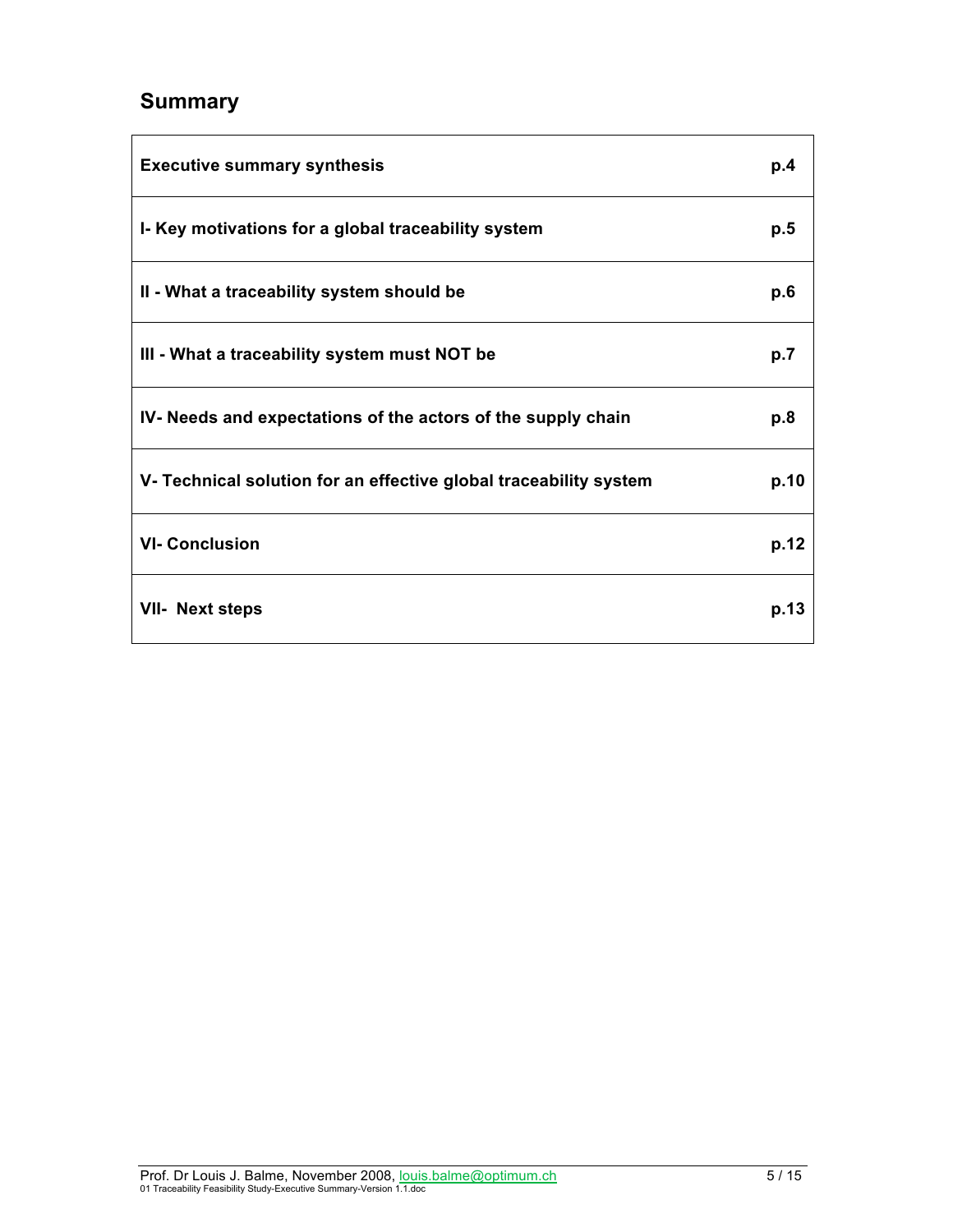## **Executive summary synthesis**

This feasibility study for a post-manufacturing traceability system of the quality, safety, authenticity, compliance of the products as well as the manufacturing process and product ecology and the social involvement of the supply chain highlighted three main observations over which the following **immediate needs and improvement actions**  were identified.

| <b>Analysis</b>                                                                                                     | <b>Needs</b>                                                                                                                                                          | <b>Suggested action plan for</b><br>the European Commission                                                                                |
|---------------------------------------------------------------------------------------------------------------------|-----------------------------------------------------------------------------------------------------------------------------------------------------------------------|--------------------------------------------------------------------------------------------------------------------------------------------|
| 1- The market will not<br>move on a voluntary<br>basis                                                              | $\rightarrow$ Need for a regulation<br>that requires an individual<br>tagging of all products                                                                         | $\rightarrow$ Set up a legal framework<br>together with the USA                                                                            |
| 2- The technique to<br>implement a<br>traceability system is<br>now <b>available</b> and its<br>price is affordable | $\rightarrow$ Need to train key<br>actors of the supply chain<br>of the added value of a<br>traceability system based<br>on harmonized legal<br>framework             | $\rightarrow$ Fund awareness<br>sessions on the<br>requirements of the<br>forthcoming regulation<br>(buyers and consumers<br>associations) |
| 3- The ultimate<br>barriers are only<br>political or protect<br>corporate interests                                 | $\rightarrow$ Need to negotiate a<br>gradual implementation<br>of the traceability system<br>with Chinese authorities<br>and international buyers<br>(pilot projects) | $\rightarrow$ Set up a gradual<br>implementation plan to<br>achieve one tag / product for<br>every product                                 |

The details of each topic can be consulted in the corresponding sections of the detailed report.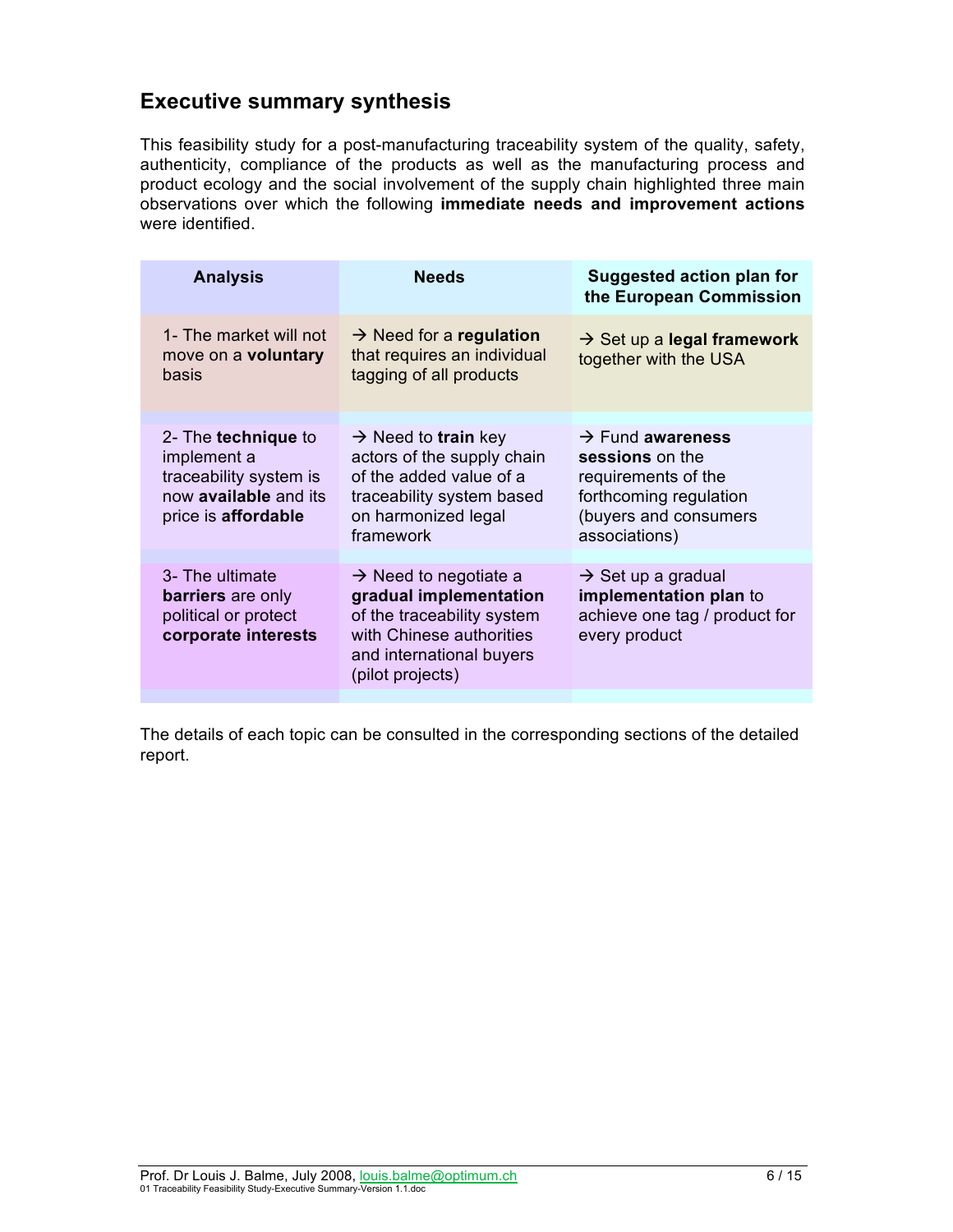## **I- Key motivations for a global traceability system**

- 1. Commercial, political and human **implications** of non-quality compliance of Chinese products are already perceived worldwide and are **immense.** Not only because of loss of revenue but also because of expected litigation notably by consumer associations.
- 2. With globalization of trade, **production and market** environment are becoming **increasingly complex**. The occurrence of quality and safety issues related to imports is growing accordingly with a strong negative impact on the industrial added value (between 5 and 20% of the revenue generated by Chinese exports). It is commonly acknowledged that 80% of downstream problems are generated by 20% of upstream factors, in 30% of claim situations the manufacturers could not be found.
- 3. **Solutions** currently proposed by business lobbies worldwide are **piecemeal** and **local** while the issue is global. At best, this might lead to a limited compliance system, mainly if not exclusively led by international buyers.
- 4. **The appropriate approach** is to combine innovative political solutions with innovative technical solutions. Therefore, **a "global traceability system"** is a must. Global means (a) worldwide and (b) inclusive with all the key actors involved along the supply chain. **The solution is in a postmanufacturing traceability system** where benefits are clearly identified for each and every actor of the supply chain.
- 5. **Support from Europe is critical** to develop a truly global, transparent and accountable system of traceability. The present context also offers the opportunity for the European Union to take the initiative and **play a prominent role** in the design and implementation of such a global postmanufacturing traceability system, in close **collaboration with the USA**.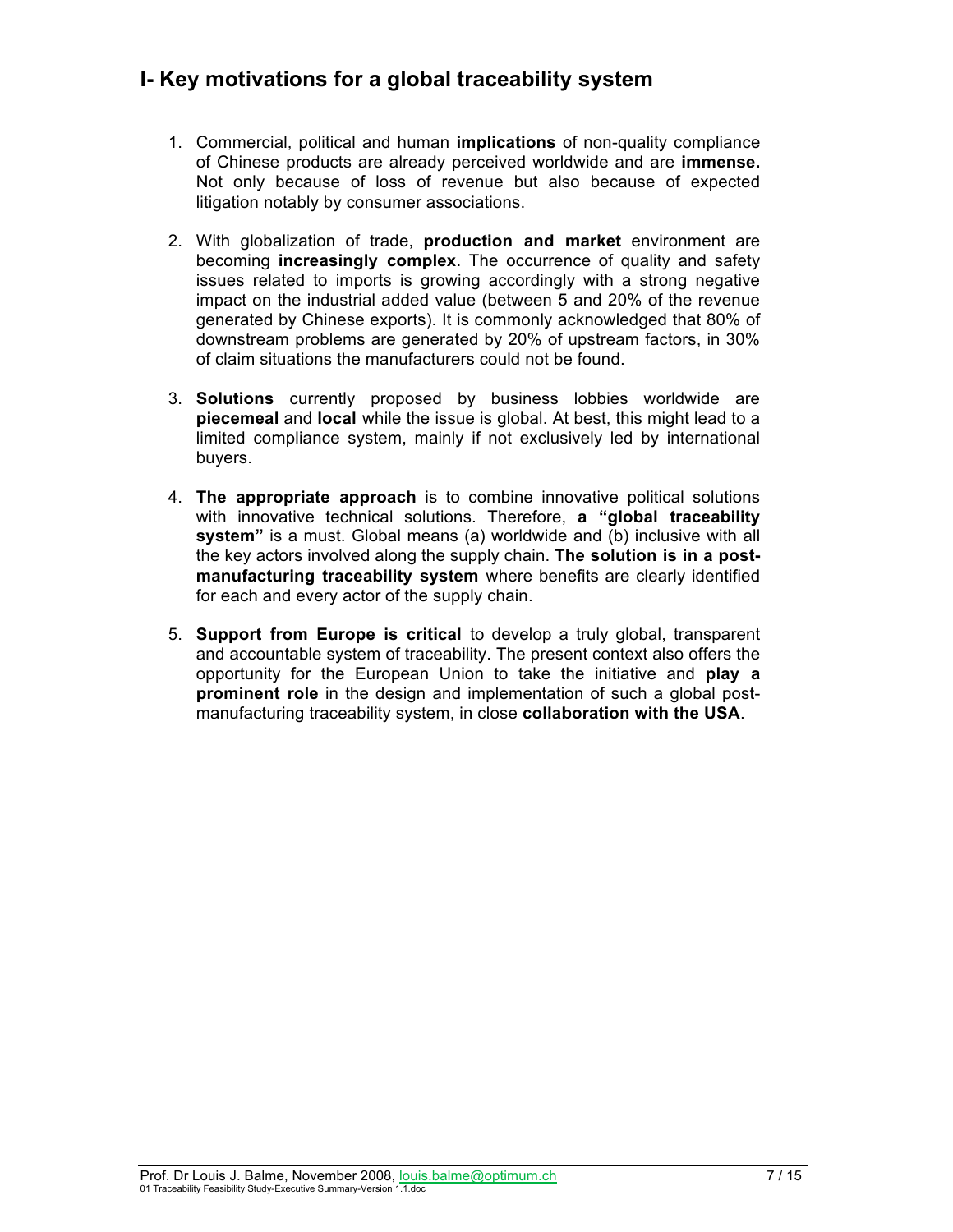# **II - What a traceability system should be**

| What a traceability system<br>should be?                                                                                                                                             | Key motivation for such<br>features                                                                                       | <b>Key success factors</b>                                                                                                                    |
|--------------------------------------------------------------------------------------------------------------------------------------------------------------------------------------|---------------------------------------------------------------------------------------------------------------------------|-----------------------------------------------------------------------------------------------------------------------------------------------|
| <b>Post manufacturing tracking</b><br>of the quality, safety,<br>compliance and authenticity of<br>the products as well as social<br>and environmental impact of<br>the supply chain | Product and manufacturing<br>process quality verification by<br>the final consumer prior to<br>purchasing                 | <b>Registration of 4 key</b><br>parameters: Manufacturer,<br>Sub-suppliers, critical<br>components, raw material,<br>product quality controls |
| Per product tagging principle                                                                                                                                                        | After sales follow-up of the<br>product, including ugrading,<br>reuse and recycling purposes                              | <b>Barcode or RFID technology</b><br>depending on FOB product<br>price                                                                        |
| <b>Internet-based access</b>                                                                                                                                                         | Consumer oriented tool                                                                                                    | Secured remote database                                                                                                                       |
| <b>Built-in self learning ability</b>                                                                                                                                                | Track continuously any<br>potential benefit/hazard of the<br>products/suppliers registered<br>in the database             | <b>Centralized database</b>                                                                                                                   |
| A closed-loop tool between<br>original manufacturer and final<br>consumer                                                                                                            | Retroactive improvement<br>based on customer's direct<br>voice                                                            | Internet based and customer<br>oriented interface                                                                                             |
| A tool that complies with the<br>requirements of an <i>integrated</i><br>legal framework                                                                                             | Simplify the manufacturing<br>process and reduce the risk<br>and the cost of non<br>compliance                            | Concerted approach between<br>the EU and the US public<br>authorities                                                                         |
| A collaborative framework<br>between the designers, the<br>manufacturers, the<br>professional users, the<br>retailers and the consumers                                              | Continuous understanding of<br>the consumers needs and<br>expectations and ability of the<br>manufacturers to fulfil them | Continuous identification of<br>critical components and raw<br>materiel (incl. REACH<br>substances)                                           |
| Independent registration of<br>critical quality data per product                                                                                                                     | No conflict of interest (no self<br>evaluation)                                                                           | A professional 3rd party able<br>to check the declared data                                                                                   |
| Low cost tagging per product,<br>free consultation                                                                                                                                   | Affordable operating cost for<br>the manufacturers and<br>universal access to the<br>consumers                            | <b>RFID and Barcode embedding</b><br>a unique registration number,<br>based on EPC/GS1/GTIN std.                                              |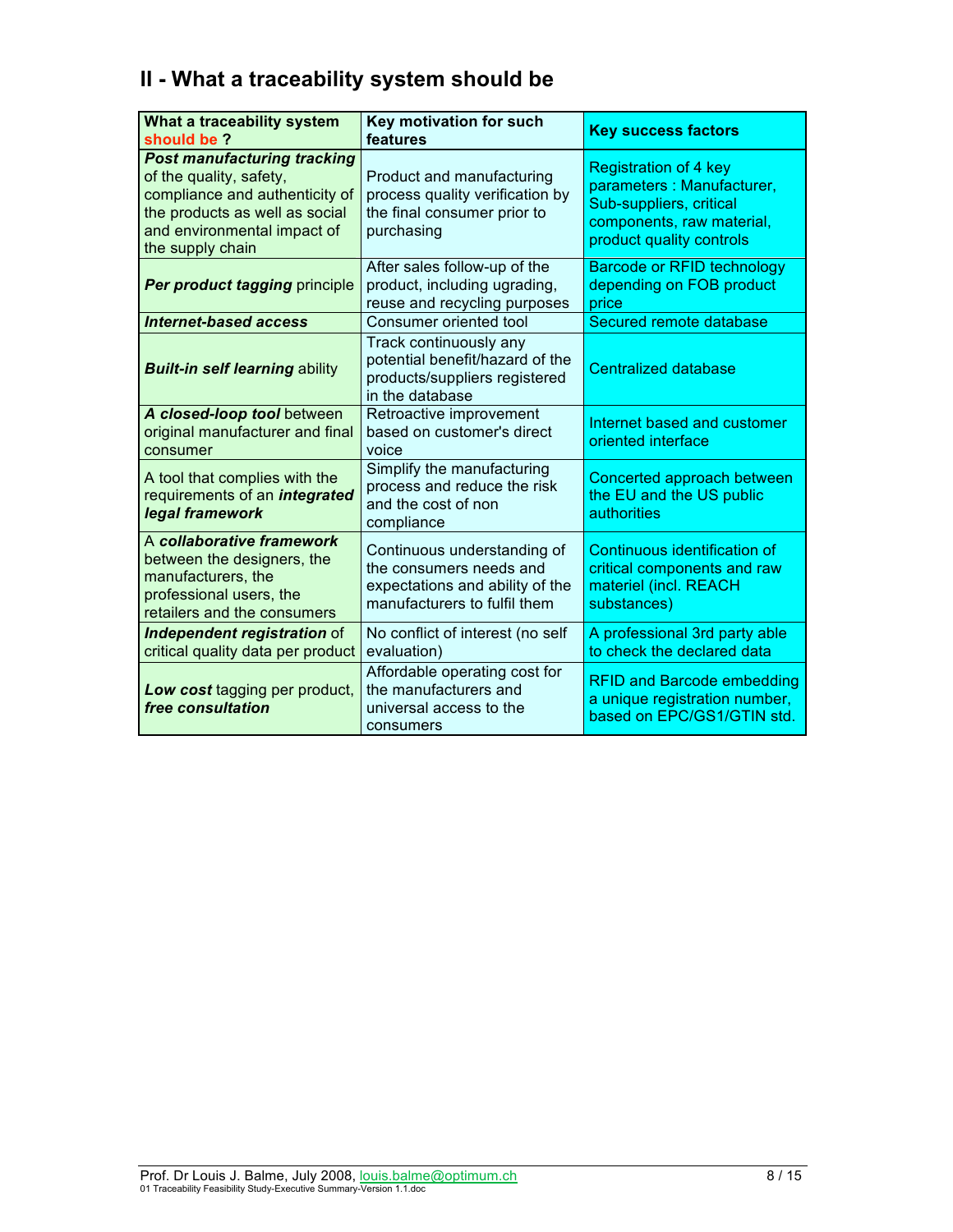| What a traceability system<br>should not be? | Key counter-argument                                                                                                                        | <b>Key success factors</b>                                                                                           |
|----------------------------------------------|---------------------------------------------------------------------------------------------------------------------------------------------|----------------------------------------------------------------------------------------------------------------------|
| Multi database                               | Independence of proprietary<br>database and accessibility of<br>the data $+$ not easy way to<br>track the causes of non-quality<br>problems | A clear specification of the<br>access hierarchy depending<br>on user's profiles                                     |
| Marketing differentiator                     | All companies should be<br>subject to tagging                                                                                               | A global legal framework<br>requiring individual and<br>universal product tagging                                    |
| Sourcing tool                                | International buyers will not<br>disclose their supply chain                                                                                | A clear classification of the<br>information with dedicated<br>secured access rights<br>depending on user's profiles |
| A tool aimed at segregating<br>the products  | Applicability of the traceability<br>fundamentals should be<br>generalized to every product                                                 | A globalized legal industrial<br>framework                                                                           |
| An open-loop system                          | Quality problems come partly<br>from the current open-loop<br>status of the supply chain                                                    | An internet-based read-write<br>centralized and secured data-<br>base                                                |

# **III - What a traceability system must NOT be**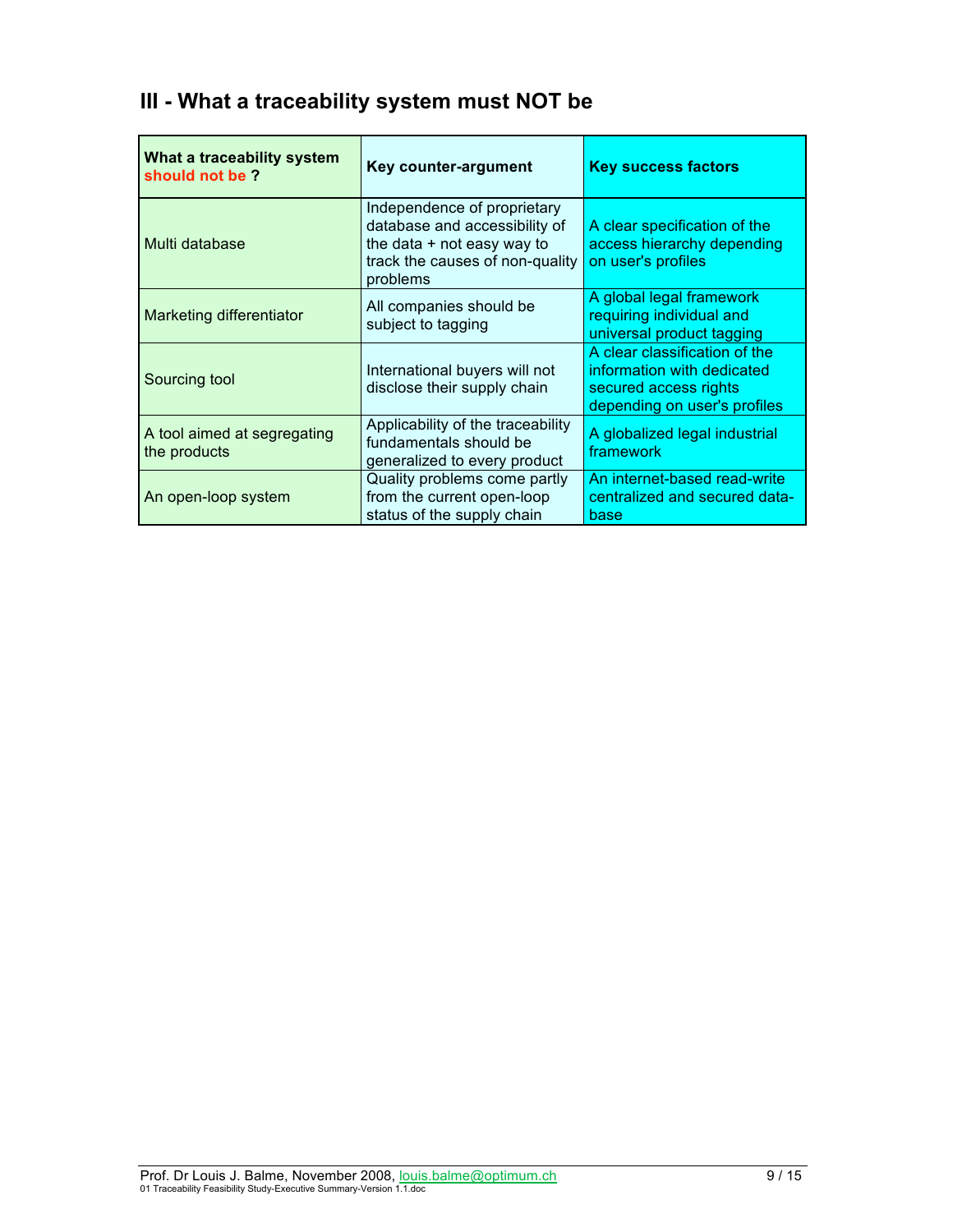## **IV- Needs and expectations of the actors of the supply chain**

The following table highlights the following key conclusions:

1- Most of the *technical and commercial features are agreed* by the four key players for all kinds of products (see en green in the following table) except food products which supply chain is very specific.

2- There are **two blocking issues (in red color within the table) and one motivating issue** to foster the implementation of a traceability system:

- Both manufacturers and international buyers *disagree on the registration of suppliers and sub-suppliers within the database* unless they are not visible so as to protect their sourcing network from their competitors.
- Manufacturers, though they acknowledge the technical features of the system, will not take part in such a system without *explicit requirement from their buyers*.
- Consumers associations consider that such a system must be implemented, even if not possible otherwise at *the expense of a supply chain disruption*: consumers' health is more important than trade and business.

Based on those 3 key issues, *voluntary approaches seem*, so to speak, *counterproductive*. The market might be distorted by disloyal competitors who may use the information on the sourcing networks of the registered companies to their own profit. Therefore, only a concerted approach articulated at the public authority level would allow a fair implementation of a traceability system without distorting freedom of trade and exchanges. Besides, a complete voluntary approach would take much more time to develop and might not even be successful due to disloyal competition.

3- There are secondary issues (orange color in the table) which need to be further discussed between the parties:

- C*entralized and independence features of the database*. Such aspect is mandatory as 1) the credibility of information registered in the database would not be independent if the database were operated by one of the supply chain actors and 2) due to the necessity to cross-check information by comparing declarations from the manufacturers concerning their suppliers and the critical components of their products.

-The *tracing of both the product* **and the** *manufacturing process features* regarding the social and environmental commitments of the various actors along the supply chain. This question loops back to the, already mentioned, supply chain transparency issue. We are now facing a new dilemma as some companies appear increasingly sensitive to the findings resulting from factory audits performed by NGOs showing the link between undeclared sub-suppliers and huge retailing companies, usually unaware of this dimension (referred to as the so-called "sourcing black hole").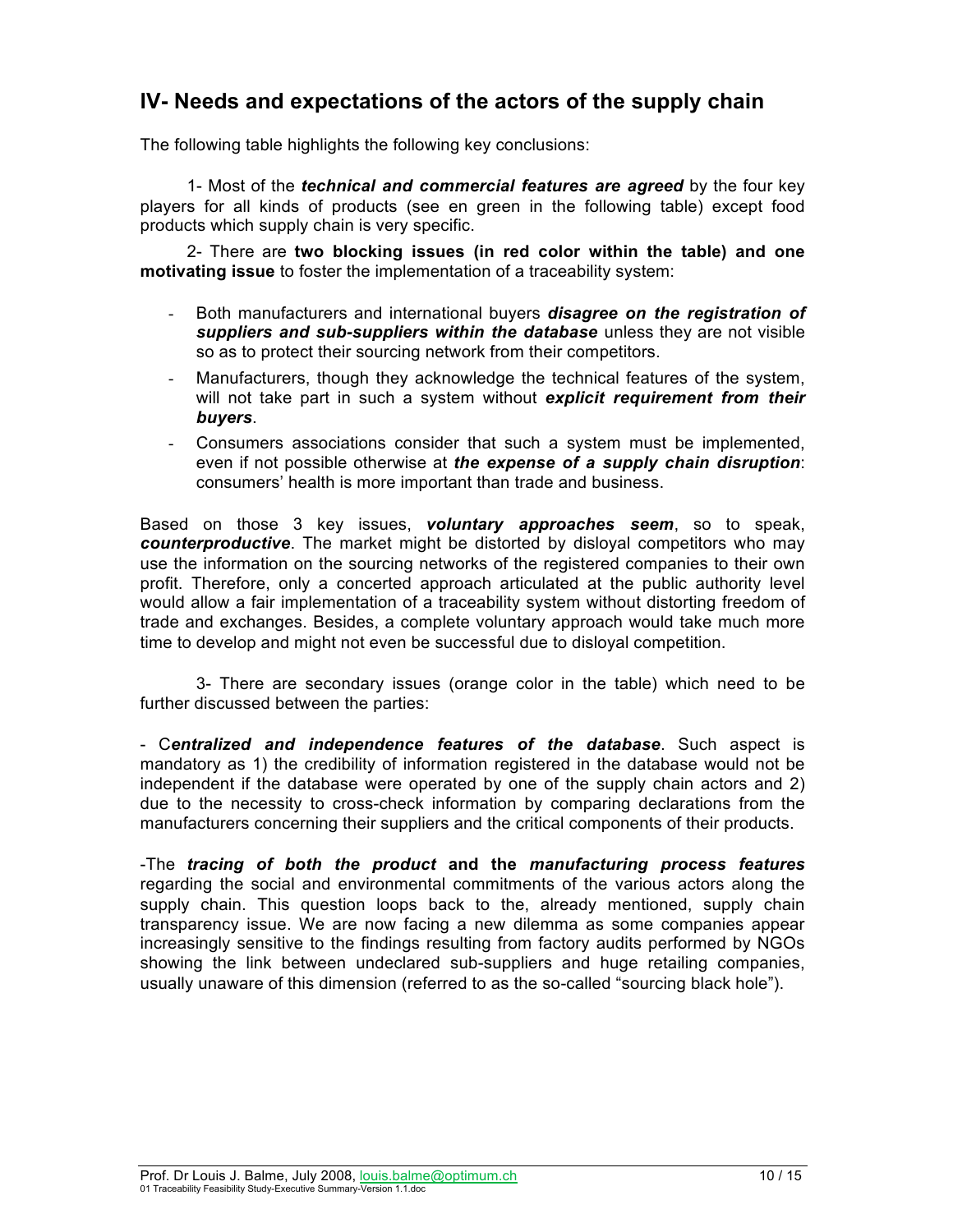#### Table 1: Stakeholder and traceability system features (**green: agreed**, **orange: debated and red: disagreed).**

|                              | Traceability system evaluation criteria                          | <b>Chinese</b><br><b>Manufacturers</b>                                                                                        | International<br><b>Buyers</b> | <b>Consumers</b><br>associations                                     | <b>Regulation</b><br>authorities |
|------------------------------|------------------------------------------------------------------|-------------------------------------------------------------------------------------------------------------------------------|--------------------------------|----------------------------------------------------------------------|----------------------------------|
|                              | Applicable to food/drugs<br>products                             | Proprietary traceability systems already available. Food/drugs traceability has<br>different requirements from inert products |                                |                                                                      |                                  |
|                              | Applicable to non-food products                                  |                                                                                                                               |                                |                                                                      |                                  |
|                              | Based on standardized                                            |                                                                                                                               |                                |                                                                      |                                  |
|                              | numbering system (GTIN/EPC,                                      |                                                                                                                               |                                | <b>Need further</b>                                                  |                                  |
|                              | GS1)                                                             |                                                                                                                               |                                | investigation                                                        |                                  |
|                              | Using TIN/EPC numbering on a                                     |                                                                                                                               |                                |                                                                      |                                  |
|                              | production batch basis                                           |                                                                                                                               |                                |                                                                      |                                  |
|                              | Based on tagging of individual                                   |                                                                                                                               |                                |                                                                      |                                  |
|                              | products (not the packaging)                                     |                                                                                                                               |                                |                                                                      |                                  |
| Traceability system features | With registration of raw material                                |                                                                                                                               |                                | Problem is in that some manufacturers do not even know that some raw |                                  |
|                              | & critical components                                            |                                                                                                                               | materials can be hazardous     |                                                                      |                                  |
|                              | With registration of                                             | <b>Strategic suppliers to be kept</b>                                                                                         |                                |                                                                      |                                  |
|                              | manufacturers, subcontractors<br>and suppliers and sub suppliers | confidential                                                                                                                  |                                |                                                                      |                                  |
|                              | With registration of product                                     |                                                                                                                               |                                |                                                                      |                                  |
|                              | conformity certificates,                                         |                                                                                                                               |                                | CE marking: not                                                      |                                  |
|                              | manufacturing audits, product                                    |                                                                                                                               |                                | enough !                                                             |                                  |
|                              | inspection & test reports                                        |                                                                                                                               |                                |                                                                      |                                  |
|                              | Self learning platform                                           |                                                                                                                               |                                |                                                                      |                                  |
|                              |                                                                  |                                                                                                                               | <b>Risk of</b>                 |                                                                      |                                  |
|                              | 3rd party Centralized                                            |                                                                                                                               | proliferation of               | Independent from                                                     | <b>AOSIO</b> national            |
|                              |                                                                  |                                                                                                                               | proprietary                    | <b>industries</b>                                                    | database issue                   |
|                              | Full access by fingerprint                                       |                                                                                                                               | database                       |                                                                      |                                  |
|                              | recognition in write mode for                                    |                                                                                                                               |                                |                                                                      |                                  |
| Database features            | manufacturers                                                    |                                                                                                                               |                                |                                                                      |                                  |
|                              | Limited access by                                                |                                                                                                                               |                                |                                                                      |                                  |
|                              | login/password in read mode for                                  |                                                                                                                               |                                |                                                                      |                                  |
|                              | professional users                                               |                                                                                                                               |                                |                                                                      |                                  |
|                              | Restricted google type access                                    |                                                                                                                               |                                |                                                                      |                                  |
|                              | for consumers and retailers                                      |                                                                                                                               |                                |                                                                      |                                  |
|                              | Location in independent country                                  |                                                                                                                               |                                | <b>Need further investigation</b>                                    |                                  |
|                              | Data verification                                                |                                                                                                                               |                                |                                                                      |                                  |
|                              | Quality                                                          |                                                                                                                               |                                |                                                                      |                                  |
|                              | Safety                                                           |                                                                                                                               |                                |                                                                      |                                  |
| Product information          | Compliance to the regulations of                                 |                                                                                                                               |                                |                                                                      |                                  |
|                              | the retail market<br>Authenticity of trademark of                |                                                                                                                               |                                |                                                                      |                                  |
|                              | protected products                                               |                                                                                                                               |                                |                                                                      |                                  |
|                              | <b>Environmental responsibility</b>                              |                                                                                                                               |                                |                                                                      |                                  |
|                              | covering manufacturing and                                       |                                                                                                                               |                                |                                                                      |                                  |
|                              | product ecology                                                  | <b>Transparency issue</b>                                                                                                     |                                |                                                                      |                                  |
|                              | Social responsibility during the                                 |                                                                                                                               |                                |                                                                      |                                  |
|                              | manufacturing                                                    |                                                                                                                               |                                |                                                                      |                                  |
|                              | RFID (max. 0.5 USD/unit)                                         | For FOB value $> 15$<br><b>USD</b>                                                                                            |                                | RFID: spy of<br>private life                                         |                                  |
| Price                        |                                                                  | For FOB value $<$ 15                                                                                                          |                                | <b>Barcode: not sure</b>                                             |                                  |
|                              | Barcode (max. 0.05 USD/unit)                                     | USD                                                                                                                           |                                | enough                                                               |                                  |
|                              | The new traceability system                                      |                                                                                                                               |                                | <b>Health more</b>                                                   |                                  |
|                              | must not disrupt the supply                                      |                                                                                                                               |                                | important than                                                       |                                  |
|                              | chain<br>The new traceability system                             |                                                                                                                               |                                | economy                                                              |                                  |
|                              | should be simple and cost                                        |                                                                                                                               |                                | Not too simple                                                       |                                  |
|                              | effective and flexible                                           |                                                                                                                               |                                | but effective                                                        |                                  |
|                              |                                                                  |                                                                                                                               |                                |                                                                      | <b>Global and</b>                |
|                              | The new traceability system<br>should be fostered by             |                                                                                                                               |                                |                                                                      | standardized                     |
| Key success factors          | forthcoming regulations                                          |                                                                                                                               |                                |                                                                      | approach                         |
|                              |                                                                  |                                                                                                                               |                                |                                                                      | required                         |
|                              | The new traceability system                                      |                                                                                                                               | Depending on                   |                                                                      |                                  |
|                              | should be fostered by<br>buyers/retailers                        |                                                                                                                               | size and maturity              |                                                                      |                                  |
|                              | The new traceability system                                      |                                                                                                                               |                                |                                                                      |                                  |
|                              | should be fostered by                                            |                                                                                                                               |                                | Members may                                                          |                                  |
|                              | consumers                                                        |                                                                                                                               |                                | test the syst.                                                       |                                  |
|                              | The approach should be only                                      | <b>Mandatory</b>                                                                                                              | Depending on                   | <b>Mandatory</b>                                                     | <b>Reduced public</b>            |
|                              | voluntary                                                        |                                                                                                                               | size and maturity              |                                                                      | intervention                     |

Prof. Dr Louis J. Balme, November 2008, <u>Iouis.balme@optimum.ch</u> 11 / 15<br>01 Traceability Feasibility Study-Executive Summary-Version 1.1.doc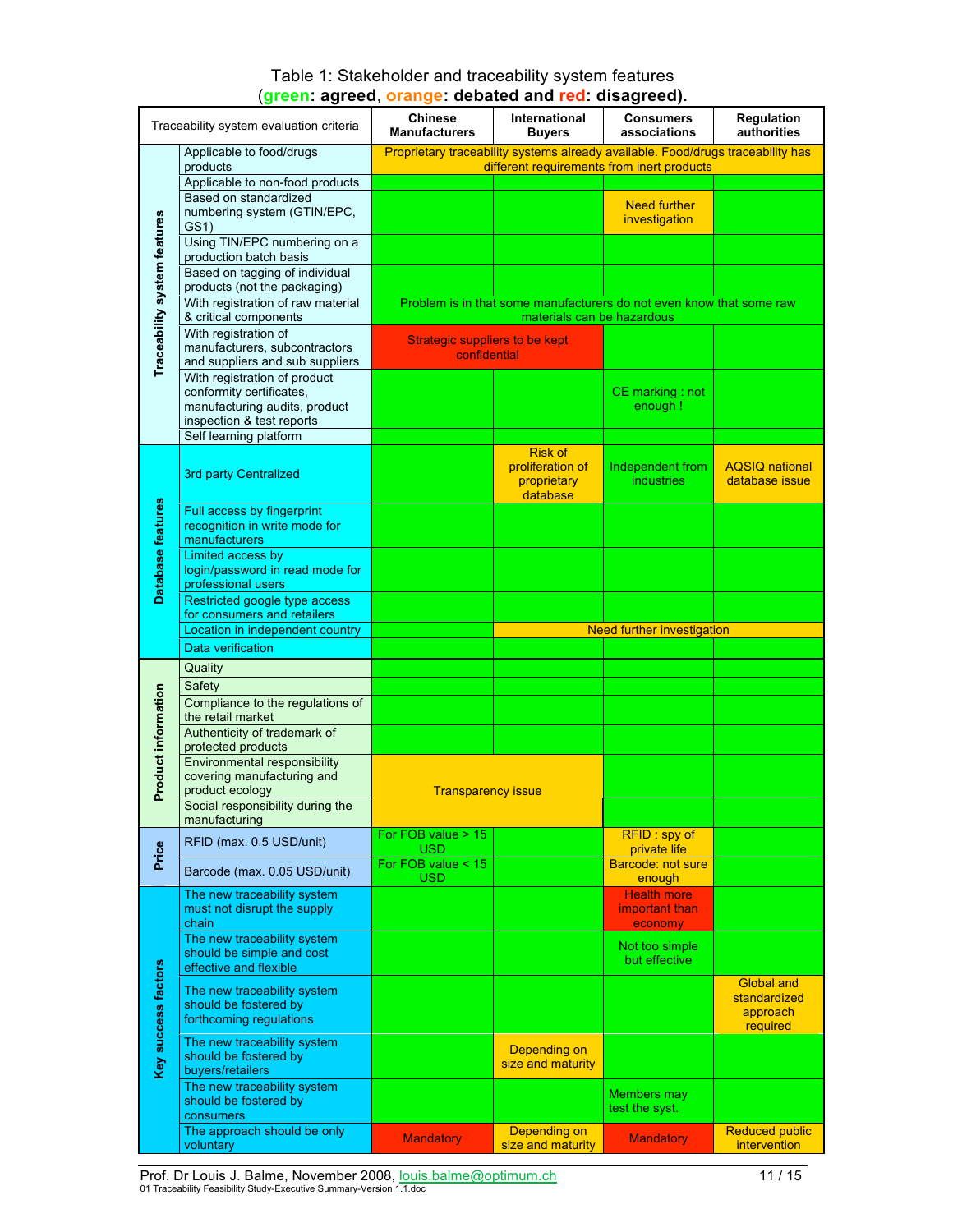## **V- Technical solution for an effective global traceability system**

#### • **Post-manufacturing traceability system should comply with the following requirements:**

1- **Each and every product should be individually tagged** (NOT ONLY the packaging, the pallet or the container) in order to ensure traceability all along the life cycle of the product,

2- **The tag should bear a number in line with GS1 EPC standard** (24 digits) which is the most advanced numbering system containing the appropriate number of digits,

3- Product information should be stored in **one single central data base owned by an independent third party**. The contacts established so far with the main Chinese associations and European importers show that the industry is reluctant to confide sensitive information to a database owned by an actor of the supply chain (including public authorities such as AQSIQ or any other on the European side). An international system that satisfies European consumers, retailers and manufacturers who produce in China, will need to be hosted by an independent institution as it is the case for the REACH programme.

4- **Cooperation should prevail between this third party and AQSIQ** notably in terms of data verification entered by manufacturers, factory audits, product testing and certification, random inspections, etc.

5- Access to the data base should be via **Internet 24/7/365** with a very easy interface (**Google type access**) for all categories of users, including importers, retailers, final consumers and public authorities,

6- In order to **ensure data confidentiality and security**, the database should be organized into three different levels of information access i) manufacturers in read and write modes with access by finger print recognition ii) professional users in read mode only with access to detailed information by login and password iii) retailers and consumers in read mode only with access to limited information by direct access,

7- The whole traceability system should comply with the **best international standards** and practice in this field, such as GS1, EPC, Bridge, AQSIQ.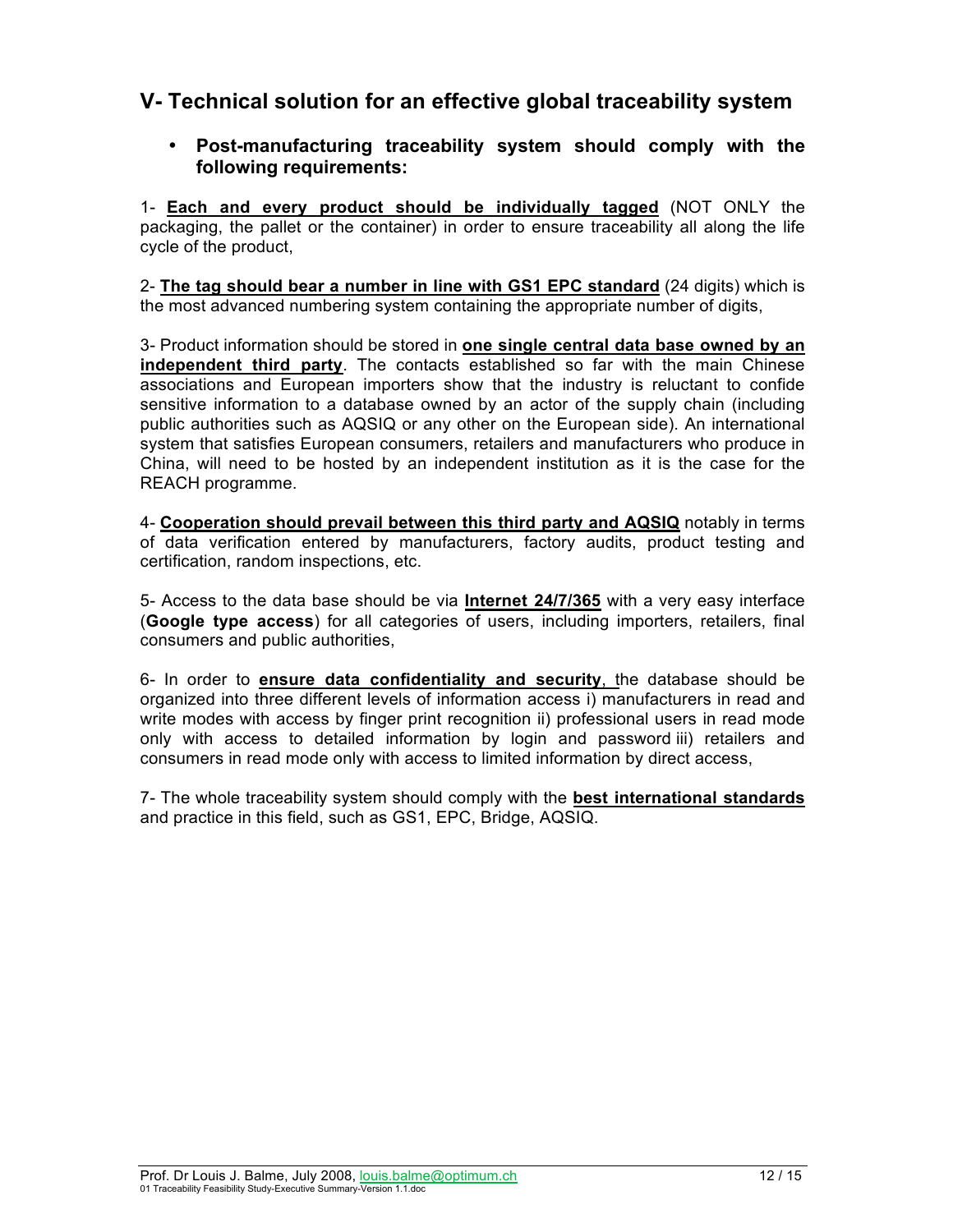• **Two technologies have been positively tested.** 

- Extended **Bar Code, QR Code and Datamatrix** directly printed on the product for low-end products which FOB value does not exceed 15USD. In terms of cost for the traceability service the level of acceptance by the industry is in the range of 0,05 USD per product .

- **Counterfeit proof passive RFID** (complying with ISO/IEC 15693 and 18000 international standards) embedded in the product for medium and high-end products which FOB value is more than 15 USD. The level of acceptance for this service is in the range of 0,35 USD per product including the RFID (see appendix 3).

|  | Table |  |
|--|-------|--|
|  |       |  |

Expected evolution of RFID technology in traceability applications from 2007 to 2012.

|                                                             | 2007  | 2012    | 2017      | 2022      |
|-------------------------------------------------------------|-------|---------|-----------|-----------|
| Total number of tags<br>purchased annually (in<br>Millions) | 144   | 3.220   | 22.400    | 86.700    |
| Total number of<br>locations with RFID<br>readers           | 2.750 | 30.710  | 144.000   | 453.000   |
| Total number of RFID<br>readers deployed                    | 7.630 | 176.280 | 1.161.800 | 6.268.500 |

#### Table 3:

Expected evolution of RFID technology from 2007 to 2012 for retail consumer goods.

|                              | 2007  | 2012   | 2017    | 2022      |
|------------------------------|-------|--------|---------|-----------|
| RFID Tags (in Millions)      |       |        |         |           |
| On food items                | 0     | 520    | 5.200   | 31.700    |
| On non-food items            | 26    | 960    | 5.000   | 12.400    |
| On cases                     | 34    | 760    | 3.300   | 11.500    |
| On pallets                   | 2     | 40     | 200     | 500       |
| Total RFID tags              | 62    | 2.270  | 13.700  | 56.100    |
| Locations with RFID readers  | 650   | 11.590 | 59.900  | 206.600   |
| Total number of RFID readers | 1.740 | 70.570 | 502.700 | 3.440.500 |

*Source: Bridge-European passive RFID market sizing 2007-2012.*

Those RFID evolution tables cover essentially the **logistic** traceability of shipping cases, pallets which is voluntary. In other words, the industrial infrastructure is moving to a RFIDbased solution that can be easily extended beyond the pre-manufacturing needs (covering today's logistics) to a full and mandatory post-manufacturing traceability system (targeting quality/safety/compliance/authenticity).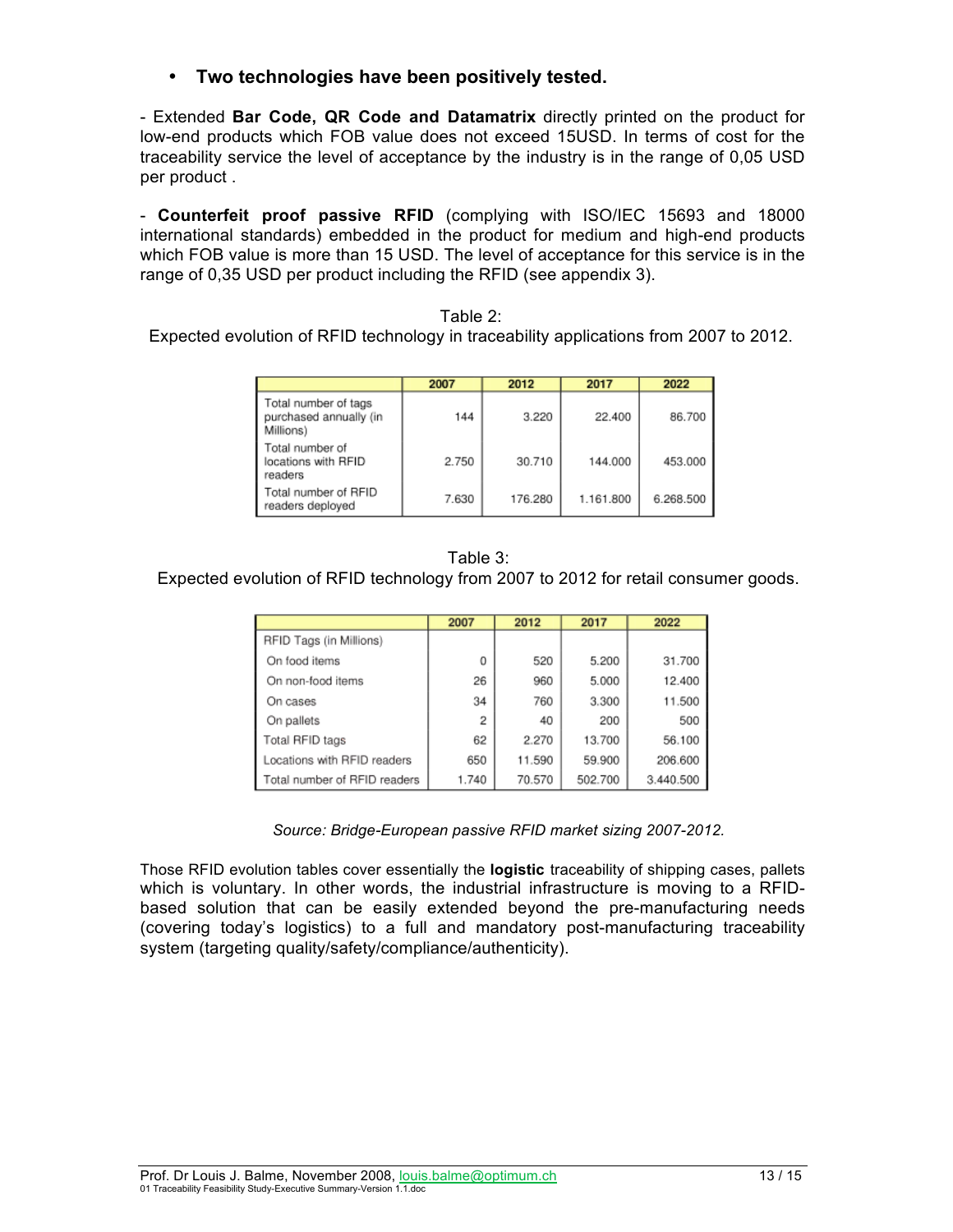## **VI- Conclusion**

1- The changing structure of supply chains and regulatory environment presents **important challenges** in terms of safety for companies engaged in export and sell at home. Traceability technology however provides a **unique opportunity** to substantially change the conditions for safety of traded products while making every key player of the supply chain more responsible and less exposed to any industrial downturn.

2- The **technology** necessary to effectively trace the quality, safety, authenticity and compliance of the products as well as the social and ecological impact of the manufacturing processes is now **available, reliable and inexpensive** and makes available a knowledge sharing platform of any critical controls points in the manufacturing processes.

3- **Chinese professionals** agree on both the technical and commercial features of the traceability system under **4 conditions:** a) that it is initiated by regulators and international buyers, b) the traceability system operation should not increase the cost of manufacturing, c) the system should rely on a centralized database operated by an independent  $3<sup>rd</sup>$  party and d) the legal framework is unified between Europe and the USA.

4- It is the role and responsibility of public authorities to create a **global legal framework ensuring an harmonized/standardized post-manufacturing system, concerted between EU and US policy makers**. Otherwise, the risk is to have as many traceability systems in place as there are importers and states, with no possibility for the retailers and the consumers to obtain in an easy way the product information they are entitled to. Such a fragmentation of traceability information would be highly detrimental to consumers' rights.

5- As far as China is concerned, the main difficulty lies in the fact that **AQSIQ** is currently developing a post-manufacturing system which is not standardized and not accepted, neither by Chinese manufacturers nor by foreign buyers. To overcome this key problem, we recommend to:

- a) involve AQSIQ **in the design** of the proposed global and harmonized postmanufacturing traceability system rather than implementing a national data-base,
- b) suggest to AQSIQ to **play a fundamental role** once the system is established by checking the authenticity of the data entered by Chinese manufacturers in the global data-base, organizing factory audits when and where necessary, taking care of product testing and certification, etc. This role will be discussed during a dedicated working session in September 2008 with the consultant mandated by AQSIQ.